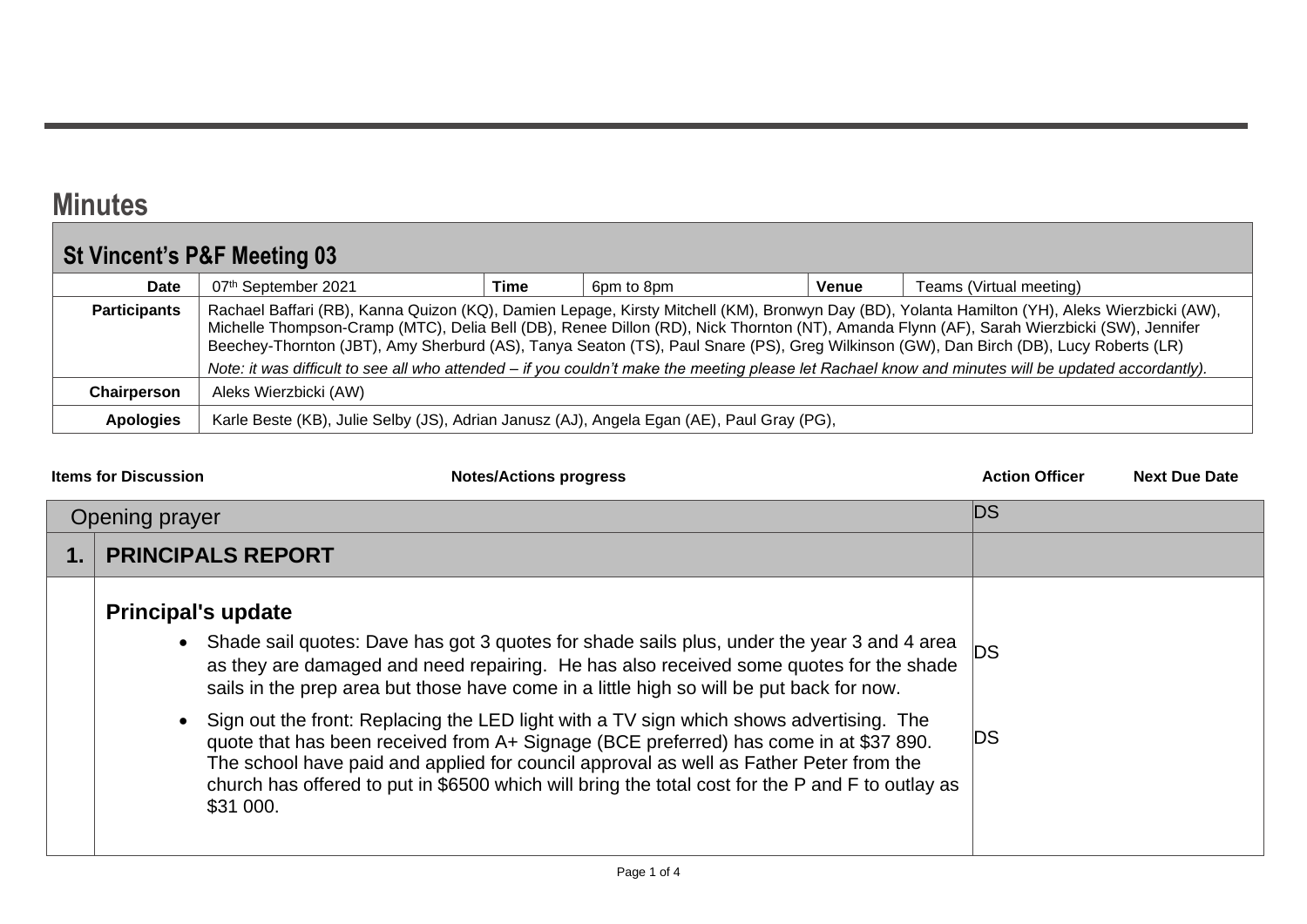|    | Dave has also been given a quote for solar panels for the school which will reduce the<br>amount spent on electricity which can be put back into the school. It was advised that the<br>money will be used to go back into the school and not taken from the allowable budget from<br>BCE The panels will provide an educational factor also with the students able to access how<br>much energy is used throughout the day and so on. The cost of the panels is quite<br>expensive so this request will be put back as money is needed to be used elsewhere first.<br>AFL goal posts request has been discussed between David and Peter Brennan with a couple<br>of issues arising such as what impact on other sports the location of the posts would have.<br>David will continue his discussion so they can come up with a suitable plan, Aleks has<br>offered to help also with producing a mud map. Greg has raised that the Broadbeach cats<br>have offered interest in partnering up to use the oval so there is interest from the community<br>to share the space. They will pay to hire the field for training sessions. Other school that<br>have done the same thing have received 20% from AFL QLD to help fund the erection of the<br>posts. | <b>DS</b><br><b>DS</b> |
|----|------------------------------------------------------------------------------------------------------------------------------------------------------------------------------------------------------------------------------------------------------------------------------------------------------------------------------------------------------------------------------------------------------------------------------------------------------------------------------------------------------------------------------------------------------------------------------------------------------------------------------------------------------------------------------------------------------------------------------------------------------------------------------------------------------------------------------------------------------------------------------------------------------------------------------------------------------------------------------------------------------------------------------------------------------------------------------------------------------------------------------------------------------------------------------------------------------------------------------------------------------------|------------------------|
| 2. | <b>PRESIDENTS REPORT</b><br>(Inc. P&F activities and the year ahead)                                                                                                                                                                                                                                                                                                                                                                                                                                                                                                                                                                                                                                                                                                                                                                                                                                                                                                                                                                                                                                                                                                                                                                                       |                        |
|    | Father's Day - 1100 tickets sold approx. \$2500 profit made which was a great success with<br>clearing all the old stock and new stock out of the shed. Big thank you to all involved especially<br>Julie and Jennifer for running it.                                                                                                                                                                                                                                                                                                                                                                                                                                                                                                                                                                                                                                                                                                                                                                                                                                                                                                                                                                                                                     | JS, JBT                |
|    | Colour run – will go ahead in term 4 with Bronwyn and Kirsty offering to run it.                                                                                                                                                                                                                                                                                                                                                                                                                                                                                                                                                                                                                                                                                                                                                                                                                                                                                                                                                                                                                                                                                                                                                                           | KM, BD                 |
|    | Proud and True Business directory - up and running with a strong response, it was suggested to<br>have a P&F page? This needs to be produced asap (by week 2 Term 4)                                                                                                                                                                                                                                                                                                                                                                                                                                                                                                                                                                                                                                                                                                                                                                                                                                                                                                                                                                                                                                                                                       | <b>DS</b>              |
|    | School banking – No more banking after this year, it will return in term 4.                                                                                                                                                                                                                                                                                                                                                                                                                                                                                                                                                                                                                                                                                                                                                                                                                                                                                                                                                                                                                                                                                                                                                                                | KK                     |
|    | Mums night to go ahead – New date of 17 <sup>th</sup> October, 12pm to 5pm                                                                                                                                                                                                                                                                                                                                                                                                                                                                                                                                                                                                                                                                                                                                                                                                                                                                                                                                                                                                                                                                                                                                                                                 | DB, AF.                |
|    | Camp - Year 4 are going on their camp in Term 4<br>$\bullet$                                                                                                                                                                                                                                                                                                                                                                                                                                                                                                                                                                                                                                                                                                                                                                                                                                                                                                                                                                                                                                                                                                                                                                                               |                        |
|    | Wet' N 'Wild fun day – Will be on the 13 <sup>th</sup> November, the flyer has been updated and ready to go<br>$\bullet$<br>out. A cut-off payment date will need to be confirmed.                                                                                                                                                                                                                                                                                                                                                                                                                                                                                                                                                                                                                                                                                                                                                                                                                                                                                                                                                                                                                                                                         | MTC.                   |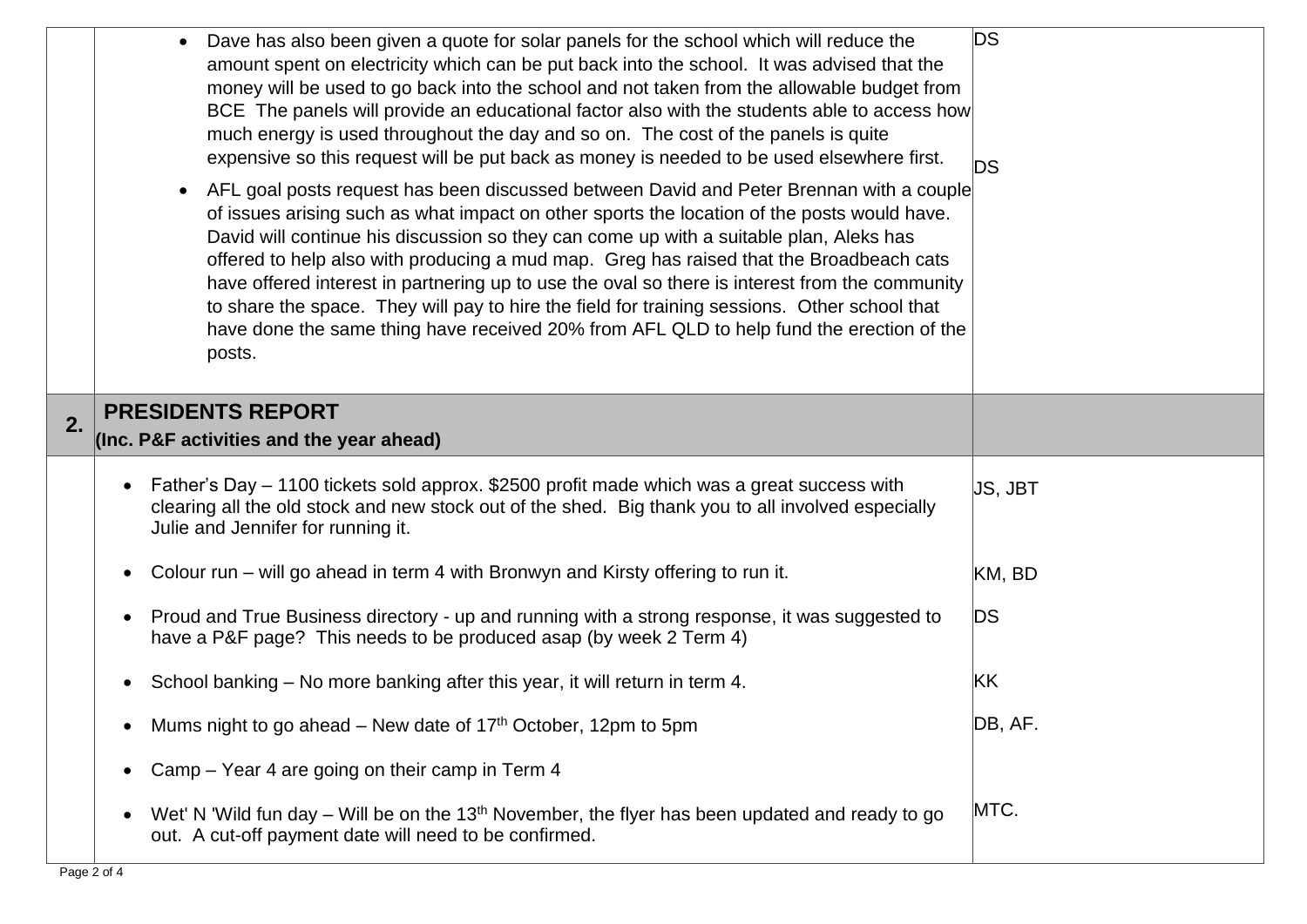|                | Big Camp Out (on school oval) – Dave to confirm with BCE if this can be run, dates are either $15th$<br>Oct/5 <sup>th</sup> Nov                                                                                                                                                                                                                                                                                             | DS                   |
|----------------|-----------------------------------------------------------------------------------------------------------------------------------------------------------------------------------------------------------------------------------------------------------------------------------------------------------------------------------------------------------------------------------------------------------------------------|----------------------|
|                | Book for Year $6 -$ Is in process                                                                                                                                                                                                                                                                                                                                                                                           | DВ                   |
|                | Year 6 get together/end of year – A venue offsite is being organised with a community of year 6<br>parents running it.                                                                                                                                                                                                                                                                                                      |                      |
|                | Palo our adopt a cop – visits prep Y1 & Y2 and assembly on a Thursday.                                                                                                                                                                                                                                                                                                                                                      |                      |
|                | Dave updated on traffic – Sign to be erected across the road and double lines to be painted to stop $ DS $<br>the parents turning right out of the left only driveway. Council have also said they will be coming to<br>give infringement notices for illegally parked cars. Dave has also raised the possibility of widening<br>the internal carpark at church entrance, he is in conversation with the Parish about this. |                      |
|                | St Vincent's Night – Will not go ahead again this year<br>$\bullet$                                                                                                                                                                                                                                                                                                                                                         | AW                   |
| 3 <sub>l</sub> | <b>TREASURERS REPORT</b>                                                                                                                                                                                                                                                                                                                                                                                                    |                      |
|                |                                                                                                                                                                                                                                                                                                                                                                                                                             |                      |
|                |                                                                                                                                                                                                                                                                                                                                                                                                                             |                      |
|                | Presentation by Aleks on behalf of Karl Beste<br>There is \$140 000 in the bank to date and we are on target to get the estimated \$160 000 by end<br>$\bullet$<br>of the year (Father's Day stall amount has not been added in yet)                                                                                                                                                                                        | AW (on behalf of KB) |
| 4.             | <b>GENERAL DISCUSSION</b>                                                                                                                                                                                                                                                                                                                                                                                                   |                      |
|                | Music Band – there is currently recruitment underway for a staff member to run the band and<br>$\bullet$<br>choir as Jocelyn Bode is retiring.                                                                                                                                                                                                                                                                              | DS                   |
|                | Levies for St Vincent's Night - A question has been raised that what has happened to the funds<br>with the St Vincent's night not going ahead and it would be nice to be able to say the money is put<br>towards another either new goal posts or next year's St Vincent's night.                                                                                                                                           | <b>MTC</b>           |